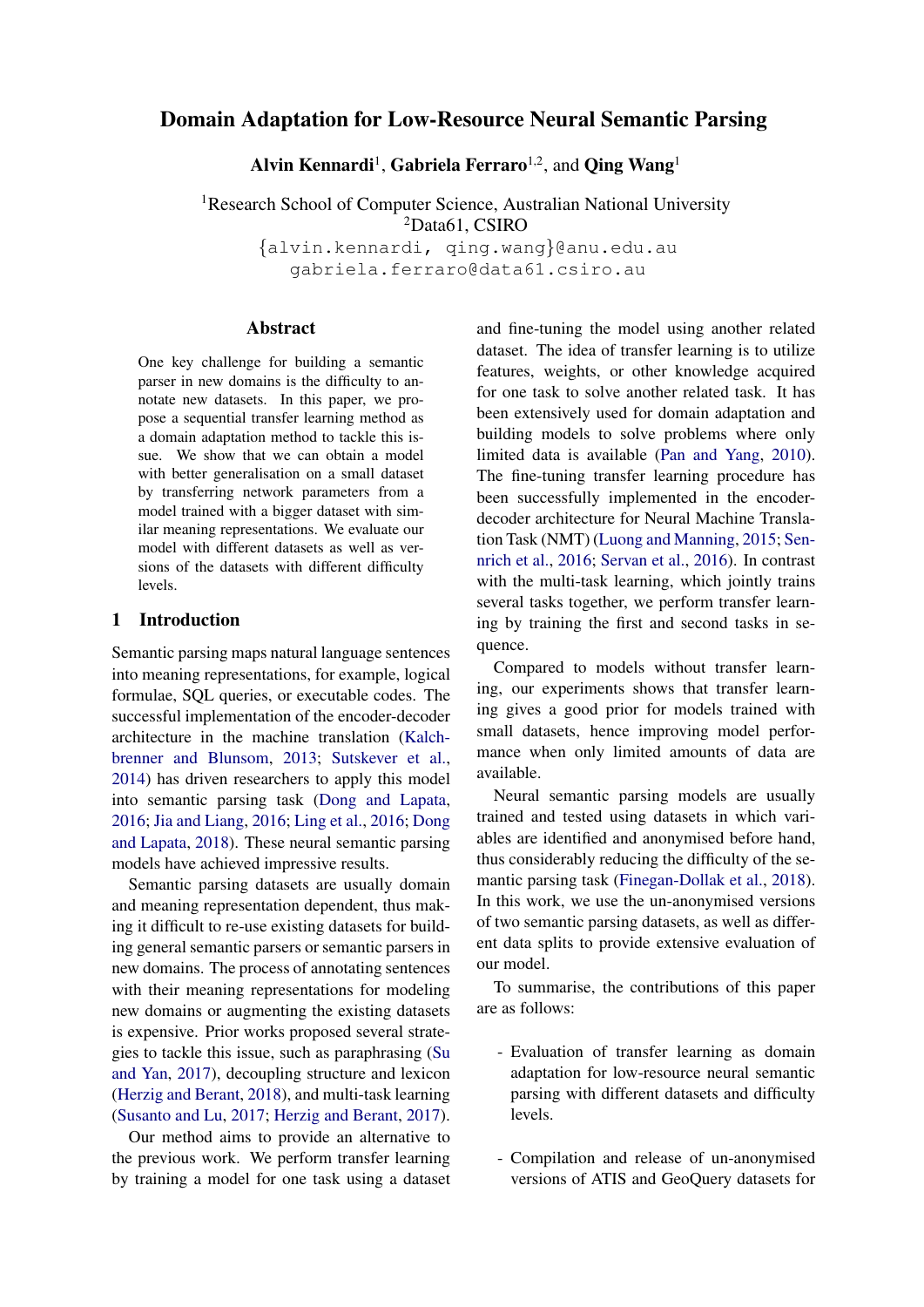semantic parsing in lambda calculus formu- $1$ ae. $<sup>1</sup>$ </sup>

## 2 Related Work

Encoder-decoder architectures based on neural networks have been successfully applied to semantic parsing [\(Dong and Lapata,](#page-5-1) [2016;](#page-5-1) [Jia and](#page-5-2) [Liang,](#page-5-2) [2016;](#page-5-2) [Ling et al.,](#page-5-3) [2016;](#page-5-3) [Dong and Lapata,](#page-5-4) [2018\)](#page-5-4). Since then, several ideas such as including attention mechanism [\(Dong and Lapata,](#page-5-1) [2016\)](#page-5-1), multi-task learning [\(Susanto and Lu,](#page-6-2) [2017;](#page-6-2) [Herzig](#page-5-6) [and Berant,](#page-5-6) [2017;](#page-5-6) [Fan et al.,](#page-5-12) [2017\)](#page-5-12), data augmen-tation [\(Jia and Liang,](#page-5-2) [2016;](#page-5-2) Kočiský et al., [2016\)](#page-5-13) and two-steps (coarse-to-fine) decoder [\(Dong and](#page-5-4) [Lapata,](#page-5-4) [2018\)](#page-5-4) have been applied to semantic parsing models with the aim of boosting performance.

Similar to our work, others tried to overcome the lack of annotated data by leveraging existing datasets from related domains. Previous works from [Herzig and Berant](#page-5-6) [\(2017\)](#page-5-6) and [Fan et al.](#page-5-12) [\(2017\)](#page-5-12) used a multi-task framework to jointly learn the neural semantic parsing model and encourage parameter sharing between different datasets. The model proposed by [Herzig and](#page-5-6) [Berant](#page-5-6) [\(2017\)](#page-5-6) used multiple knowledge bases in different domains to enhance the model performance. On the other hand, the work from [Fan et al.](#page-5-12) [\(2017\)](#page-5-12) leveraged access to a very large labeled dataset to help a small one. However, their models are trained using proprietary datasets, which are not publicly available, thus making model comparison unfeasible. The work proposed by [Damonte](#page-5-14) [et al.](#page-5-14) [\(2019\)](#page-5-14) investigates the possibility of transfer learning to tackle the issue of lacking annotated data on neural semantic parsing. They used more complex model and data sets compared to our work.

Our work focuses on training a model using a larger dataset and fine-tune using another related low-resource dataset rather than multi-task learning. We also evaluate how additional training examples impact transfer learning models.

### 3 Methodology

### 3.1 Transfer Learning as Domain Adaptation

We adapt the formal definition of transfer learning from [Pan and Yang](#page-5-7) [\(2010\)](#page-5-7) to the neural semantic parsing problem involving a question  $q$  and a meaning representation  $f$ . A domain  $D$  consists

of input space  $Q$  and marginal probability  $P(Q)$ , where  $Q = \{q_1, q_2, ..., q_n\} \subseteq Q$ . A domain can be denoted by  $\mathcal{D} = \{Q, P(Q)\}\$ . Given a domain  $\mathcal{D} = \{Q, P(Q)\}\$ , a task  $\mathcal T$  consists of output space  $\mathcal F$  and conditional probability  $P(F|Q)$ . A task can be denoted as  $\mathcal{T} = {\mathcal{F}, P(F|Q)}$ . In the semantic parsing problem, we want to learn conditional probability  $P(F|Q)$  from the training set with training data  $(q_i, f_i)$ , where  $q_i \in \mathcal{Q}$  and  $f_i \in \mathcal{F}.$ 

Suppose we have a *source domain*  $\mathcal{D}_S$ , with *source task*  $T_S$  and a *target domain*  $D_T$  with *target task*  $\mathcal{T}_T$  where  $0 < n_T < n_S$ . Transfer learning uses the knowledge from  $D<sub>S</sub>$  and  $T<sub>S</sub>$  to improve the performance of  $T_T$ , where  $D_S \neq D_T$ , or  $T_s \neq T_T$  [\(Pan and Yang,](#page-5-7) [2010\)](#page-5-7).

Our transfer learning method starts by training a model in the *source domain*  $\mathcal{D}_S$  to solve a *source task*  $T<sub>S</sub>$ . Subsequently, we transfer the knowledge (i.e network parameters) to the model aimed to solve *target task*  $\mathcal{T}_T$  and fine-tune the model using the *target domain*  $\mathcal{D}_T$ .

### 3.2 Model

In this work, we adopt the sequence-to-sequence with neural attention method from [Dong and Lap](#page-5-1)[ata](#page-5-1) [\(2016\)](#page-5-1). The model aims to map a question input  $q = \langle x_1, x_2, ..., x_{|q|} \rangle$  to a meaning representation  $f = \langle y_1, y_2, ..., y_{|f|} \rangle$ . We want to compute the conditional probability of generating the meaning representation  $f$  given a question  $q$  as follows:

$$
p(f|q) = \prod_{t=1}^{|f|} p(y_t|y_{
$$

The question input  $q$  is encoded using an encoder, and then a meaning representation  $f$  is generated using an attention decoder. The encoder hidden state  $h_t$  and cell state  $c_t$  at time step t can be computed as follows:

$$
\mathbf{h}_t, \mathbf{c}_t = LSTM(\mathbf{h}_{t-1}, \mathbf{c}_{t-1}, E(x_t))
$$
 (2)

where LSTM refers to a LSTM function described by [Zaremba et al.](#page-6-3) [\(2014\)](#page-6-3) and  $E(.)$  is an embedding layer that returns a word vector representation of  $x_t$ . The hidden and cell state of the last encoder step are used to initialize the LSTM cell on the first decoder step, hence giving the context to the decoder. The LSTM encoder and decoder have different parameters.

The attention layers aim to include the encoder information to a meaning representation at each

<span id="page-1-0"></span><sup>&</sup>lt;sup>1</sup>The code and datasets are available from [https://](https://github.com/akennardi/Semantic-Parsing) [github.com/akennardi/Semantic-Parsing](https://github.com/akennardi/Semantic-Parsing)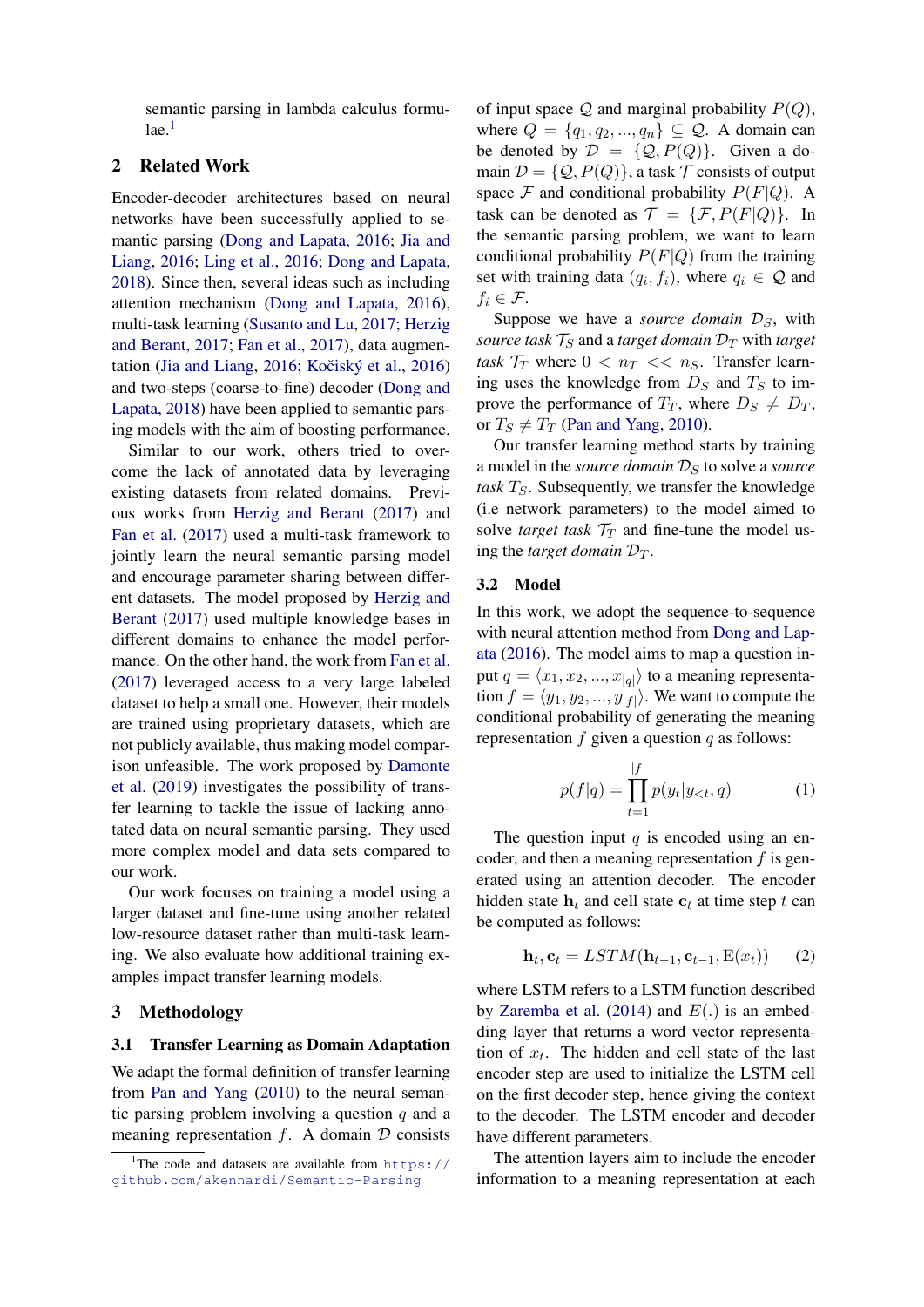decoder step [\(Bahdanau et al.,](#page-5-15) [2015;](#page-5-15) [Luong et al.,](#page-5-16) [2015\)](#page-5-16). In an attention layer, we compute an attention score  $s_{k,t}$  between the k-th encoder hidden state  $h_k$  and a decoder hidden state  $h_t$ . The context vector  $c_t$  is a weighted sum of all encoder hidden vectors. We use the context vector  $c_t$  and the decoder hidden state  $h_t$ , to obtain an attention hidden state vector  $h_t^{att}$  using equations as follows:

$$
s_{k,t} = \frac{\exp{\{\mathbf{h}_k \cdot \mathbf{h}_t\}}}{\sum_{j=1}^{|q|} \exp{\{\mathbf{h}_j \cdot \mathbf{h}_t\}}}
$$
  

$$
\mathbf{c}_t = \sum_{k=1}^{|q|} s_{k,t} \mathbf{h}_k
$$
  

$$
\mathbf{h}_t^{att} = \tanh(\mathbf{W}_1 \mathbf{h}_t + \mathbf{W}_2 \mathbf{c}_t)
$$
 (3)

The conditional probability of generating token  $y_t$ at time step  $t$  can be expressed as:

$$
p(y_t|y_{<};q) = (softmax(\mathbf{W}_o\mathbf{h}_t^{att}))^T \mathbf{e}(y_t) \tag{4}
$$

where  $e(y_t)$  is a one-hot vector with value 1 in the element of index  $y_t$  in the embedding layer and 0 otherwise.

We train our model to minimise the negative log-likelihood function over questions and formulae in the training set  $T$ . The optimisation problem can be written as follows:

<span id="page-2-1"></span>
$$
\text{minimise} \quad -\sum_{(q,f)\in\mathcal{T}} \log(p(f|q)) \qquad (5)
$$

Given a question  $q$ , we used the model to generate the most probable sequence  $\tilde{f}$  as follows:

$$
\tilde{f} = arg \, max_{f'} p(f'|q) \tag{6}
$$

The model performs a greedy search to generate one token at a time to construct a sequence in lambda calculus.

#### 4 Experiments

#### 4.1 Datasets

For evaluation we used two semantic parsing datasets, namely ATIS and GeoQuery. The meaning representation of the datasets is lambda calculus. There are two types of dataset splits: questionsplit and query-split. In question-split, the training and test examples are divided based on the questions [\(Finegan-Dollak et al.,](#page-5-11) [2018\)](#page-5-11), thus based on the input sequence. Meanwhile, in query-split, the training and test examples are divided according to the similarity of their meaning representations

| <b>ATIS</b>                                               |
|-----------------------------------------------------------|
| Question : cheapest fare from ci0 to ci1                  |
| Formula: (min \$0 (exists \$1 (and (from \$1 ci0) (to \$1 |
| ci1) $(=($ fare \$1) \$0) $))$                            |
| <b>ATIS Un-anonymised</b>                                 |
| Question : cheapest fare from Indianapolis to Seattle     |
| Formula: (min \$0) exists \$1 (and (from \$1 indianapolis |
| ) ( to \$1 seattle ) ( = ( fare \$1 $($ \$0 $))$ ))       |
| <b>GeoOuerv</b>                                           |
| Question : what is the capital of s0                      |
| Formula : (capital:c s0)                                  |
| <b>GeoQuery Un-anonymised</b>                             |
| Question : what is the capital of Georgia                 |
| Formula : (capital: georgia)                              |

Table 1: Example of natural language questions and their meaning representation in lambda calculus.

<span id="page-2-0"></span>

| Data Set               | Train | Dev.     | <b>Test</b> |
|------------------------|-------|----------|-------------|
| <b>ATIS</b>            | 4,434 | 491      | 448         |
| ATIS un-anonymised     | 4,029 | 504      | 504         |
| GeoQuery               | 600   | $\Omega$ | 280         |
| GeoQuery un-anonymised | 583   | 15       | 279         |
| GeoQuery un-anonymised | 543   | 148      | 186         |
| + query-split          |       |          |             |

Table 2: Number of training (Train), development (Dev.), and testing (Test) instances for each dataset.

[\(Finegan-Dollak et al.,](#page-5-11) [2018\)](#page-5-11), thus based on the output sequences. Therefore, the query-split is more appropriate to evaluate the model's capability of composing output sequences, in this case, lambda calculus expressions.

<span id="page-2-2"></span>The ATIS dataset [\(Price,](#page-5-17) [1990;](#page-5-17) [Dahl et al.,](#page-5-18) [1994;](#page-5-18) [Zettlemoyer and Collins,](#page-6-4) [2007\)](#page-6-4) consists of queries from a flight booking system. We obtained the un-anonymised version of ATIS by preprocessing the non-SQL ATIS dataset [\(Finegan-Dollak](#page-5-11) [et al.,](#page-5-11) [2018\)](#page-5-11). Question variables in this dataset are not anonymised, but the formulae have variable identifiers. We removed the variable identifiers in logical formulae. The ATIS dataset split is question-split.

The GeoQuery dataset [\(Zelle and Mooney,](#page-6-5) [1996;](#page-6-5) [Zettlemoyer and Collins,](#page-6-6) [2005\)](#page-6-6) consists of queries about US geographical information. We annotated the un-anonymised version of Geo-Query based on non-SQL GeoQuery dataset [\(Finegan-Dollak et al.,](#page-5-11) [2018\)](#page-5-11), which has different meaning representations. We compared the question with the anonymised version and annotated lambda calculus formulae on the non-SQL Geo-Query dataset. We ran a script to put the variable back into the questions-formulae pairs, and split them into training, development and test sets based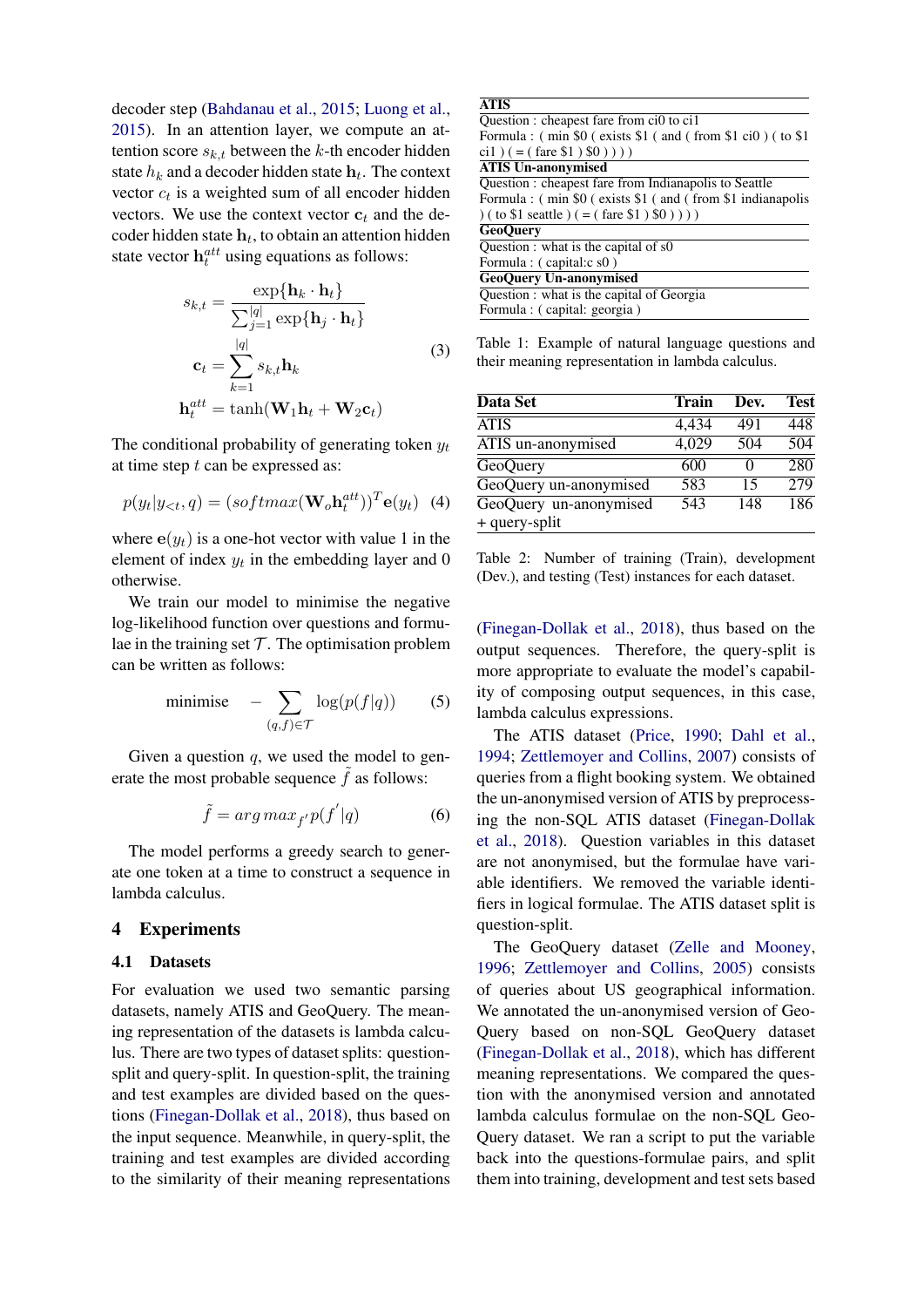<span id="page-3-2"></span>

Figure 1: Learning curves from different transfer learning setups.

<span id="page-3-0"></span>

| <b>Source Domain</b> | <b>Target Domain</b>   |
|----------------------|------------------------|
| <b>ATIS</b>          | GeoQuery               |
| ATIS un-anonymised   | GeoQuery un-anonymised |
| ATIS un-anonymised   | GeoQuery un-anonymised |
|                      | with query-split       |

Table 3: Transfer learning experiments with ATIS and GeoQuery datasets.

on [Finegan-Dollak et al.](#page-5-11) [\(2018\)](#page-5-11). We also divided the GeoQuery un-anoymised dataset using querysplit as proposed by [Finegan-Dollak et al.](#page-5-11) [\(2018\)](#page-5-11). Table [2](#page-2-0) shows the details of each dataset.

### <span id="page-3-1"></span>4.2 Setup

We considered ATIS as a *Source Domain* dataset and GeoQuery as a *Target Domain* dataset. We believe that ATIS training samples are less similar, since it could only achieve a good model performance using more training samples. Thus it is more beneficial to use ATIS as *Source Domain*. We evenly divided the GeoQuery into 10 subsets of  $\{10\%, 20\%, \ldots, 100\% \}$  fraction of the training set. With this setup, we simulate the situation where we have limited data in the target domain. This setup also allowed us to evaluate the effectiveness of transfer learning with sufficient training data. Details about the experiments setups are depicted in Table [3.](#page-3-0)

We set the model hyper-parameters following [Dong and Lapata](#page-5-1) [\(2016\)](#page-5-1) for GeoQuery. We optimised the objective function in Equation [5](#page-2-1) using RMSProp algorithm [\(Tieleman and Hinton,](#page-6-7) [2012\)](#page-6-7) with a decay rate of 0.95. The batch size was 20. We randomly initialised parameter from the uniform distribution  $U(-0.08, 008)$ . The hidden unit size was 150, and the dropout rate was 0.5. We used 15 epoch to obtain a model from ATIS. We increased the number of epochs after transferring all network parameters to 150 and 180 for anonymised and un-anonymised GeoQuery, re-

spectively. Source and target models were trained with their own vocabularies to handle differences of vocabularies between two datasets. The evaluation metric was accuracy. We evaluated each model with inference described in Equation [6](#page-2-2) on the full GeoQuery test set for every bucket. We reported exact match accuracy computed using equation as follows:

$$
Accuracy = \frac{\text{\# of correct formulae}}{\text{\# test examples in the test set}} \quad (7)
$$

### 4.3 Evaluation on Transfer Learning

We compared our transfer learning framework with the original target model (*i.e.* without transfer learning) in three different setups described in Section [4.2.](#page-3-1) Figure [1](#page-3-2) shows the learning curves of those setups. The results from small Geo-Query subsets confirmed our hypothesis that the source model gives a stronger prior to the target model. The model obtained from transfer learning has 13.93%, 3.58%, and 2.15% accuracy improvement on the 10% fraction of Geo-Query, GeoQuery Un-anonymised, and GeoQuery Un-anonymised with Query-Split datasets respectively. Figure [1\(](#page-3-2)a) and (b) clearly shows how the transfer learning improves the performance of the target models trained with small subsets. In Figure  $1(c)$  $1(c)$ , the performance of the model with transfer learning are comparable to the original target model. However, the performance of original target model drops with additional training examples from 40% to 50% subset. On the other hand, the model with transfer learning does not have a sudden drop. A possible explanation to this result may be due to the difficulty of the original target model to learn from difficult training samples. The learning curves of the transfer learning models show smoother changes with additional training data as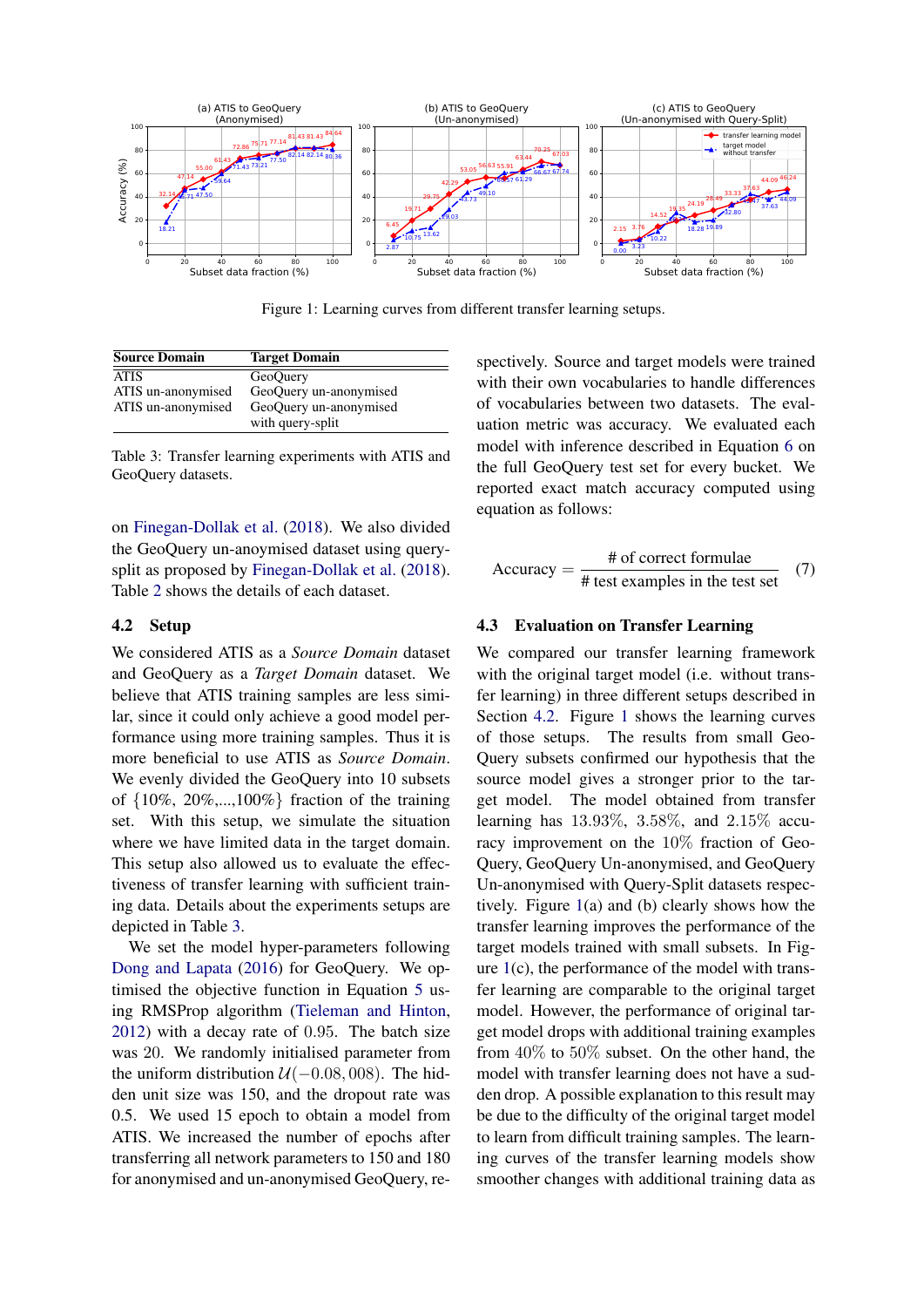<span id="page-4-0"></span>

| No.                      | <b>Ouestion</b>            | <b>Transfer Learning</b>                                                                 | <b>Original Target Model</b>                                                                            |
|--------------------------|----------------------------|------------------------------------------------------------------------------------------|---------------------------------------------------------------------------------------------------------|
| $\mathbf{1}$             | river in s0                | lambda \$0 e (and (river:t \$0)                                                          | $\mu$ (lambda \$0 e $\mu$ and $\mu$ river: t \$0 $\mu$ )                                                |
|                          |                            | $(\text{loc:}t \$0 s0))$                                                                 | $(\text{loc:}t \$0 \text{ s}0)) (\text{size:}i \$0))$                                                   |
| $\mathfrak{D}$           | what is the capital of the | (capital: c (argmin \$1)                                                                 | (capital:c (argmax \$1)                                                                                 |
|                          | smallest state             | state: $( $1 ) ( size: i $1 ) )$                                                         | state: $( $1 ) ( size: i $1 ) )$                                                                        |
| $\mathbf{3}$             | how many rivers does col-  | $\frac{1}{2}$ count \$0 $\frac{1}{2}$ and $\frac{1}{2}$ river \$0 $\frac{1}{2}$ (loc \$0 | $\left(\text{ count } \$0 \text{ ( and ( state } \$0 \text{ )} \text{ ( loc } \$0 \text{ usa })\right)$ |
|                          | orado have                 | $colorado$ $))$                                                                          |                                                                                                         |
| $\overline{4}$           | how large is texas         | size texas)                                                                              | $argmax$ \$0 (river \$0) (density \$0))                                                                 |
| $\overline{\phantom{0}}$ | how many states does mis-  | $\frac{1}{2}$ count \$0 $\frac{1}{2}$ and                                                | $\frac{1}{2}$ count \$0 $\frac{1}{2}$ and                                                               |
|                          | souri border               | state $$0$ ) (next_to $$0$ missouri)))                                                   | $( state $0) ( next_to $0 del aware)) )$                                                                |
| 6                        | how many states does the   | $\frac{1}{2}$ count \$0 $\frac{1}{2}$ and                                                | (lambda \$0 e (and                                                                                      |
|                          | missouri river run through | state $$0$ ) (loc $$0$ missouri))                                                        | state $$0$ ) (loc $$0$ missouri))                                                                       |

Table 4: Examples of Meaning Representations generated by the model trained with transfer learning and original target model using 10% fraction of various GeoQuery datasets.

compared to the original target model, indicating better model generalisation when the training data is small. With bigger subset (i.e 70% and more), the results from transfer learning models are comparable to the original models, indicating that the out-of-domain data does not impair the model performance. We show that our transfer learning method helps the target model to have a better performance when the training data is very small.

### 4.4 Error Analysis on Transfer Learning

We also looked into samples generated from the transfer learning models and original target models. Table [4](#page-4-0) presents six samples from three different setups described in Table [3](#page-3-0) with the target model trained with 10% subset of training examples. The first two samples are obtained from the models trained with GeoQuery. In the first example, the model trained with transfer learning can identify correct meaning representation, while the original target model generates wrong meaning representation due to the generation of extra tokens. The second example shows the model trained with transfer learning correctly identified the token "smallest" to generate "argmin" instead of "argmax".

The third and fourth samples show examples of meaning representations generated by the model trained with un-anonymised GeoQuery. In the third examples, the model with transfer learning correctly identified the entity "river". On the other hand, the model without transfer learning generates "state", which is more common in the training set. On the fourth example, the original target model generates an irrelevant meaning representation.

The last two samples are obtained from models trained with un-anonymised GeoQuery with

query-split. The fifth example shows how the original target generates a wrong entity name "delaware" instead of "missouri". Similarly, the sixth example shows original target model produces a token "lambda" instead of "count". This error may be due to the fact that the original target model tends to generate the token they are familiar with in the training set. Examples described above shows how the model trained with transfer learning has a better ability to generate tokens that are different with training examples, thus improve the performance of the model.

# 5 Conclusion and Future Work

We proposed a transfer learning method by training a model using a larger dataset and fine-tuning with another related low-resource dataset. With this method, we can use a bigger dataset with a similar composition to improve the performance of a model trained with a smaller dataset.

For future work, it would be interesting to combine transfer learning and data selection methods so that the source model is trained only with the most similar instances in respect with the target domain. Another direction would be to explore transfer learning on a more complex model such as sequence-to-tree, which has a better performance than sequence-to-sequence models when trained with large datasets.

# Acknowledgement

We would like to thank Xiang Li for his insight throughout the project. We would also like to thank the three anonymous reviewers for their valuable comments and insights. This work is a part of Individual Computing Project Course at the Australian National University taken by the first author with the same title.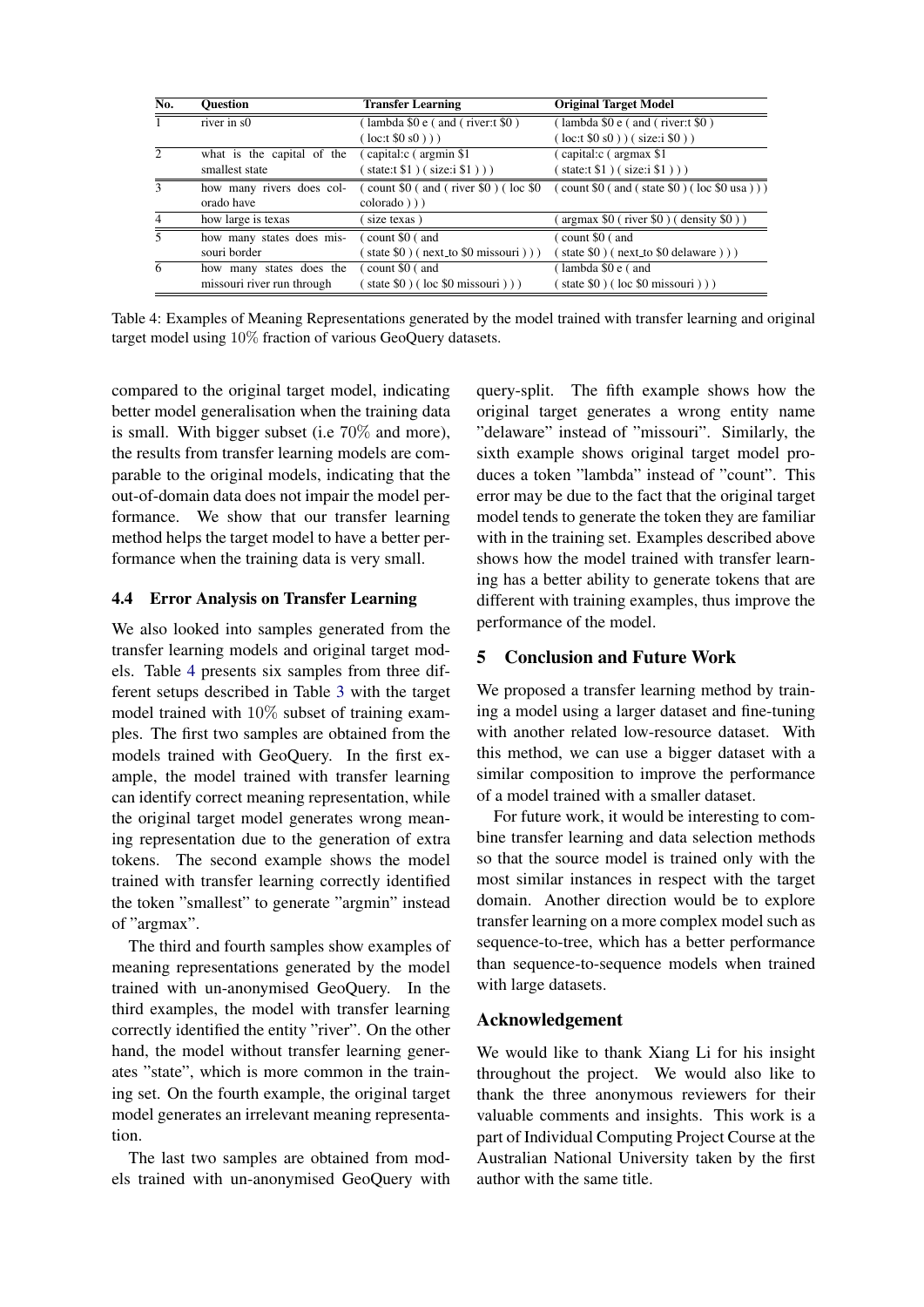### References

- <span id="page-5-15"></span>Dzmitry Bahdanau, Kyunghyun Cho, and Yoshua Bengio. 2015. [Neural machine translation by jointly](http://arxiv.org/abs/1409.0473) [learning to align and translate.](http://arxiv.org/abs/1409.0473) In *3rd International Conference on Learning Representations, ICLR 2015, San Diego, CA, USA, May 7-9, 2015, Conference Track Proceedings*.
- <span id="page-5-18"></span>Deborah A. Dahl, Madeleine Bates, Michael Brown, William Fisher, Kate Hunicke-Smith, David Pallett, Christine Pao, Alexander Rudnicky, and Elizabeth Shriberg. 1994. [Expanding the scope of the atis](https://www.aclweb.org/anthology/H94-1010) [task: The atis-3 corpus.](https://www.aclweb.org/anthology/H94-1010) In *HUMAN LANGUAGE TECHNOLOGY: Proceedings of a Workshop held at Plainsboro, New Jersey, March 8-11, 1994*.
- <span id="page-5-14"></span>Marco Damonte, Rahul Goel, and Tagyoung Chung. 2019. [Practical semantic parsing for spoken lan](http://arxiv.org/abs/1903.04521)[guage understanding.](http://arxiv.org/abs/1903.04521) *CoRR*, abs/1903.04521.
- <span id="page-5-1"></span>Li Dong and Mirella Lapata. 2016. [Language to Log](https://doi.org/10.18653/v1/P16-1004)[ical Form with Neural Attention.](https://doi.org/10.18653/v1/P16-1004) In *Proceedings of the 54th Annual Meeting of the Association for Computational Linguistics (Volume 1: Long Papers)*, ACL 2016, pages 33–43, Berlin, Germany. Association for Computational Linguistics.
- <span id="page-5-4"></span>Li Dong and Mirella Lapata. 2018. [Coarse-to-Fine De](https://aclanthology.info/papers/P18-1068/p18-1068)[coding for Neural Semantic Parsing.](https://aclanthology.info/papers/P18-1068/p18-1068) In *Proceedings of the 56th Annual Meeting of the Association for Computational Linguistics (Volume 1: Long Papers)*, ACL 2018, pages 731–742, Melbourne, Australia. Association for Computational Linguistics.
- <span id="page-5-12"></span>Xing Fan, Emilio Monti, Lambert Mathias, and Markus Dreyer. 2017. [Transfer Learning for Neural Seman](https://doi.org/10.18653/v1/W17-2607)[tic Parsing.](https://doi.org/10.18653/v1/W17-2607) In *Proceedings of the 2nd Workshop on Representation Learning for NLP*, Rep4NLP 2017, pages 48–56, Vancouver, Canada. Association for Computational Linguistics.
- <span id="page-5-11"></span>Catherine Finegan-Dollak, Jonathan K. Kummerfeld, Li Zhang, Karthik Ramanathan, Sesh Sadasivam, Rui Zhang, and Dragomir Radev. 2018. [Improving](https://doi.org/10.18653/v1/P18-1033) [text-to-SQL evaluation methodology.](https://doi.org/10.18653/v1/P18-1033) In *Proceedings of the 56th Annual Meeting of the Association for Computational Linguistics (Volume 1: Long Papers)*, pages 351–360, Melbourne, Australia. Association for Computational Linguistics.
- <span id="page-5-6"></span>Jonathan Herzig and Jonathan Berant. 2017. [Neural](https://doi.org/10.18653/v1/P17-2098) [Semantic Parsing over Multiple Knowledge-bases.](https://doi.org/10.18653/v1/P17-2098) In *Proceedings of the 55th Annual Meeting of the Association for Computational Linguistics (Volume 2: Short Papers)*, ACL 2017, pages 623–628, Vancouver, Canada. Association for Computational Linguistics.
- <span id="page-5-5"></span>Jonathan Herzig and Jonathan Berant. 2018. [Decou](https://doi.org/10.18653/v1/D18-1190)[pling structure and lexicon for zero-shot semantic](https://doi.org/10.18653/v1/D18-1190) [parsing.](https://doi.org/10.18653/v1/D18-1190) In *Proceedings of the 2018 Conference on Empirical Methods in Natural Language Processing*, pages 1619–1629, Brussels, Belgium. Association for Computational Linguistics.
- <span id="page-5-2"></span>Robin Jia and Percy Liang. 2016. [Data Recombination](https://doi.org/10.18653/v1/P16-1002) [for Neural Semantic Parsing.](https://doi.org/10.18653/v1/P16-1002) In *Proceedings of the 54th Annual Meeting of the Association for Computational Linguistics (Volume 1: Long Papers)*, ACL 2016, pages 12–22, Berlin, Germany. Association for Computational Linguistics.
- <span id="page-5-0"></span>Nal Kalchbrenner and Phil Blunsom. 2013. Recurrent Continuous Translation Models. In *Proceedings of the 2013 Conference on Empirical Methods in Natural Language Processing*, EMNLP 2013, pages 1700–1709, Seattle, Washington, USA. Association for Computational Linguistics.
- <span id="page-5-13"></span>Tomáš Kočiský, Gábor Melis, Edward Grefenstette, Chris Dyer, Wang Ling, Phil Blunsom, and Karl Moritz Hermann. 2016. [Semantic Parsing with](https://doi.org/10.18653/v1/D16-1116) [Semi-Supervised Sequential Autoencoders.](https://doi.org/10.18653/v1/D16-1116) In *Proceedings of the 2016 Conference on Empirical Methods in Natural Language Processing*, EMNLP 2016, pages 1078–1087, Austin, TX, USA. Association for Computational Linguistics.
- <span id="page-5-3"></span>Wang Ling, Phil Blunsom, Edward Grefenstette, Karl Moritz Hermann, Tomáš Kočiský, Fumin Wang, and Andrew Senior. 2016. [Latent Predic](https://doi.org/10.18653/v1/P16-1057)[tor Networks for Code Generation.](https://doi.org/10.18653/v1/P16-1057) In *Proceedings of the 54th Annual Meeting of the Association for Computational Linguistics (Volume 1: Long Papers)*, ACL 2016, pages 599–609, Berlin, Germany. Association for Computational Linguistics.
- <span id="page-5-8"></span>Minh-Thang Luong and Christopher D. Manning. 2015. Stanford neural machine translation systems for spoken language domains. In *International Workshop on Spoken Language Translation*.
- <span id="page-5-16"></span>Thang Luong, Hieu Pham, and Christopher D. Manning. 2015. [Effective approaches to attention-based](https://doi.org/10.18653/v1/D15-1166) [neural machine translation.](https://doi.org/10.18653/v1/D15-1166) In *Proceedings of the 2015 Conference on Empirical Methods in Natural Language Processing*, pages 1412–1421, Lisbon, Portugal. Association for Computational Linguistics.
- <span id="page-5-7"></span>Sinno Jialin Pan and Qiang Yang. 2010. [A survey on](https://doi.org/10.1109/TKDE.2009.191) [transfer learning.](https://doi.org/10.1109/TKDE.2009.191) *Trans. on Knowledge and Data Eng.*, 22(10):1345–1359.
- <span id="page-5-17"></span>P. J. Price. 1990. [Evaluation of spoken language sys](https://www.aclweb.org/anthology/H90-1020)[tems: the ATIS domain.](https://www.aclweb.org/anthology/H90-1020) In *Speech and Natural Language: Proceedings of a Workshop Held at Hidden Valley, Pennsylvania, June 24-27,1990*.
- <span id="page-5-9"></span>Rico Sennrich, Barry Haddow, and Alexandra Birch. 2016. [Improving neural machine translation mod](https://doi.org/10.18653/v1/P16-1009)[els with monolingual data.](https://doi.org/10.18653/v1/P16-1009) In *Proceedings of the 54th Annual Meeting of the Association for Computational Linguistics (Volume 1: Long Papers)*, pages 86–96, Berlin, Germany. Association for Computational Linguistics.
- <span id="page-5-10"></span>Christophe Servan, Josep Maria Crego, and Jean Senellart. 2016. Domain specialization: a post-training domain adaptation for neural machine translation. *ArXiv*, abs/1612.06141.